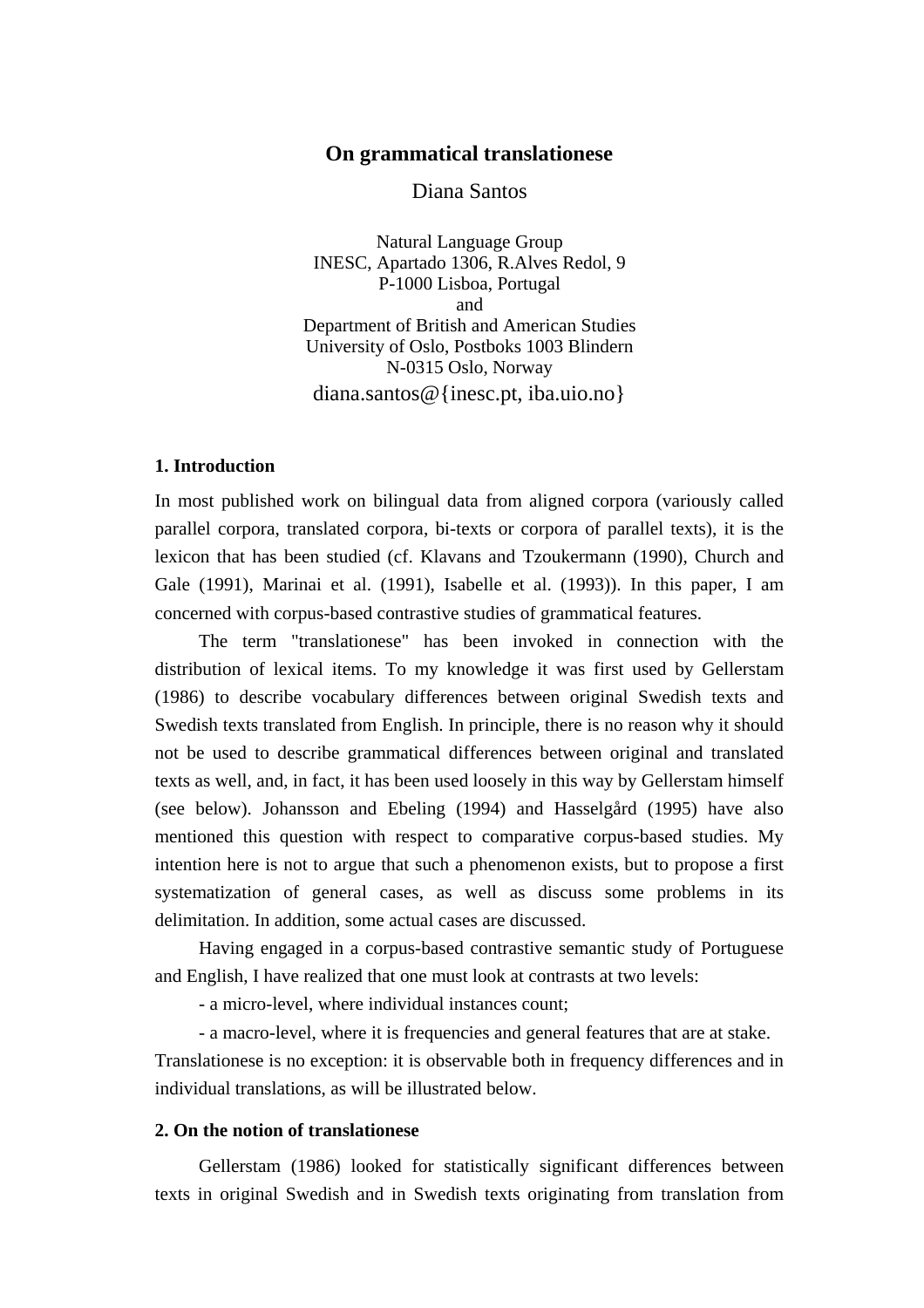English. He was, however, cautious to note that not all differences were attributable to the source language.

Thus, he observed that some differences had to do with cultural differences, for example, the relative frequencies of *beer* and *coffee*. This is a difference that should not be classified as translationese, because, as far as I know, most translators would not translate *have a beer* by *have some coffee*. In fact, this is precisely a case where translationese does not occur, since the difference between the two kinds of texts is maintained. (And, I would claim, it would disappear - or actually become inverse - if the original Swedish texts were about British or American society and if the English texts were depicting a Scandinavian setting.)

Then, Gellerstam also noted that, due to differences between English and Swedish in the style of describing dialogues, phrases conveying the way (or tone) in which direct speech was uttered were much more frequent in translated than in original Swedish; e.g. (the Swedish translations of) *he shrugged his shoulders* or *he said smiling*. Incidently, direct speech presentation is also one major source of discrepancies between English and Portuguese. Gellerstam argued that direct translations of words like *shoulders* or *smiling* in these contexts should not be considered instances of translationese. I agree, but I maintain that the phrases in which they occur are very good cases of this phenomenon. In fact, it seems arbitrary of Gellerstam to consider only lexical cases.

On the other hand, it was surely a way to reliably extract possible candidates. (Below, I shall discuss the added difficulty of handling grammatical features.) Gellerstam's method was as follows: he restricted the analysis to lexical items above a certain frequency (greater than 100) and a certain distribution (appearing in more than half of the texts), whose occurrence in translated texts was greater than 70%. Then, he was able to arrive at a number of generalizations. It is important to note that they were not exhaustive, i.e., not every case could be subsumed under one explanation or the other.

The generalizations he makes after a careful study of his data are that Swedish texts translated from English share the following features:

a) decrease in Swedish colloquialism (or dialectal features);

b) lexical choice of "standard translation" (even though rare in a Swedish text);

c) increase in English loanwords;

d) use of false friends in international vocabulary;

e) restructuring semantic fields according to the source language, e.g. with evaluative adjectives, or verbs of feeling.

Cases c) and d) are in fact two faces of the same coin: they constitute uses of English values in a Swedish context, be it by inventing a new word (the easiest way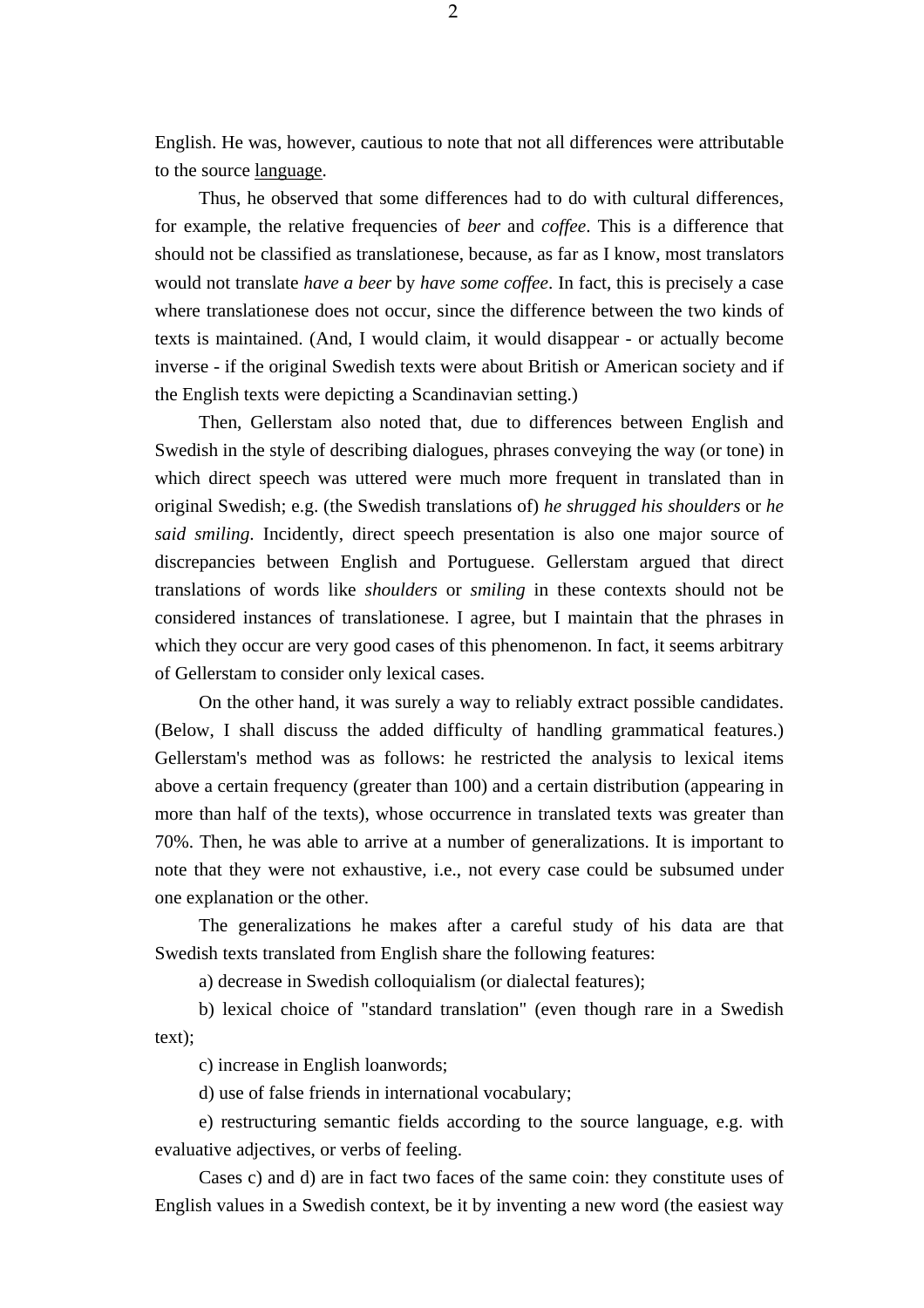being "borrowing" it), or by using an already existent one but disregarding its Swedish meaning. Case e), in turn, only imports the distribution of values in the system but uses the Swedish elements. These three cases are in decreasing order regarding overtness of English influence, from the obvious case of using foreign lexical items to the much more complex and subtle case of merely borrowing paradigmatic relationships among items.

For the sake of completeness, let me mention that Gellerstam also mentions, in passing, some syntactical matters, namely the present participle construction in adjectival function, which is weird in Swedish though common in English; e.g. *the approaching car*.

In what follows, I will try to apply the notion of translationese, as well as some of the special cases distinguished, to grammatical features.

### **3. Grammatical translationese**

I take the general term "translationese" to denote the influence of properties of the source language in a translated text in a target language.

I am interested in studying translationese from a grammatical point of view. In grammar description, I assume that the factors at play are discrete units of a finite number, usually small. In what follows, I will denote them by capital letters, and have an arrow stand for the translation relation in terms of competence, i.e., A - > A' stands for "A can be translated by A'". ("A" represents both the formal feature and its meaning. Obviously, no claim of uniqueness is being made here: the formal feature corresponding to A may have several meanings.)

Taking the opposite path from Gellerstam, who proceeded bottom-up, I first try to sort out some general cases of grammatical translationese, prior to looking for their actual occurrence. These seem to be good candidates:

a) A -> B,C,D. The case where there are a number of grammatical markers in the target language with (roughly) the same "meaning" or use as A in the source language. In parallel with the standard translation of lexical items, I predict that one of the target translations would be preferred, and would thus have a significantly higher frequency than in original text.

b) A + obligatory B  $\rightarrow$  A' + optional B'. If there is an optional marker in the target language (standardly) corresponding to an obligatory one in the source language, it is to be expected that its frequency will increase in translationese.

c) vague  $(A,B)$  -> A', B'. When a source item is vague between two (or more) cases, and the target language cannot preserve such vagueness, we face a translation mismatch (see Keenan (1978) for ample illustration and discussion, and Kameyama et al. (1991) for the concept definition). Strictly speaking, this is a case where the source language is unable to influence the translation, and so, no consistent pattern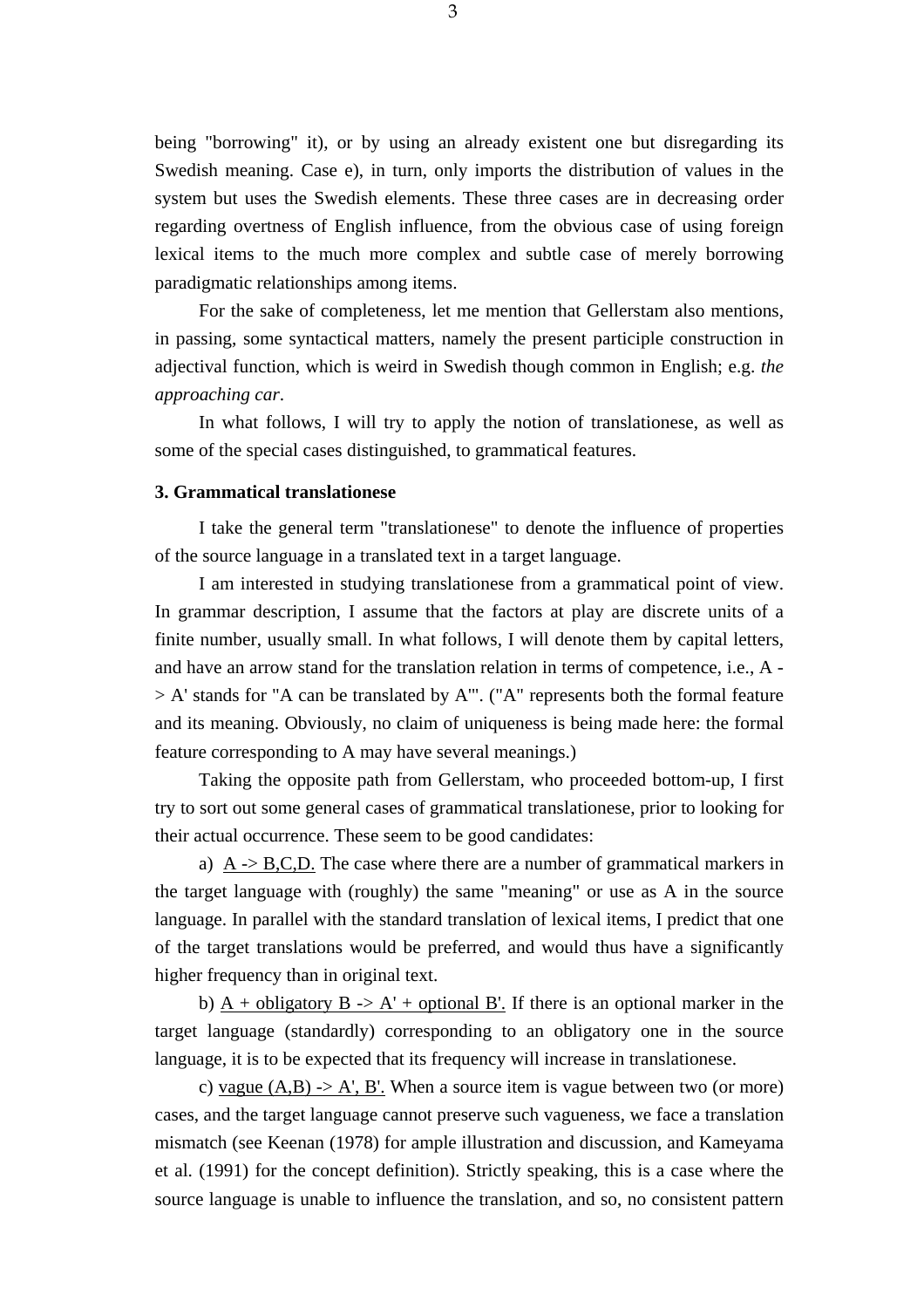can be expected. However, if in the target language one of A' and B' is felt to be marked, the translator's choice should be the less marked, and translationese could show in the relative frequencies of A' and B'.

d) compact  $(A,B) \rightarrow A' + B'$ , A',B'. When there is a device which packages more than one meaning in a compact expression, while the target language must express them separately, more often than not only one of the features is conveyed. Still, another form of translationese occurs in that there will be more conjoined cases  $(A' + B', i.e., cases where both A' and B' are expressed) than in original text.$ 

In order to test for actual instances of these cases, I rely on data from a detailed study of tense and aspect in translations between English and Portuguese. See Santos (1994a) for a first sketch. Some quantitative data are furnished below:

|                           | <b>Words Sentences</b> | Tensed clauses |      |
|---------------------------|------------------------|----------------|------|
| Portuguese original text: | 25174                  | 1494           | 3257 |
| English translation:      | 27972                  | 1459           |      |
| English original text:    | 26060                  | 1628           | 3744 |
| Portuguese translation:   | 23262                  | 1861           |      |

While this parallel corpus is too small and completely unbalanced (one single author in each language; one single translator for the Portuguese translated text; only narrative text), it was large enough to at least pose the problems that eventually led to this study. In addition, and compared to Gellerstam's study, who only had access to Swedish texts, this set up allowed me to test the source language texts for actual influence. It allowed me, therefore, to study also microtranslationese.

I proceed to discuss some cases, noting that one reason why I first discussed the abstract general cases is that it is in general not possible to give neat examples of one case only. Grammatical categories have a number of uses and, as will be seen in the examples below, often illustrate more than one case of translationese.

#### **3.1 The progressive**

In a monolingual analysis of Portuguese, one could describe three aspectualizers as progressive: *estar*  $a +$  infinitive, *andar*  $a +$  infinitive, and  $ir +$ gerund. A coarse characterization is as follows: *estar* is the unmarked case, *ir* conveys graduality and *andar* habituality. Possible examples are *Ele está a trabalhar muito* (he is working hard (at this moment)) versus *Ele anda a trabalhar muito* (he is working hard (lately)), and *O sol está a aquecer a casa* (the sun is heating the house (at this moment)) versus *o sol vai aquecendo a casa* (the sun is heating the house (which is becoming warmer)).

Now, the English progressive is much more frequent than the (sum of the)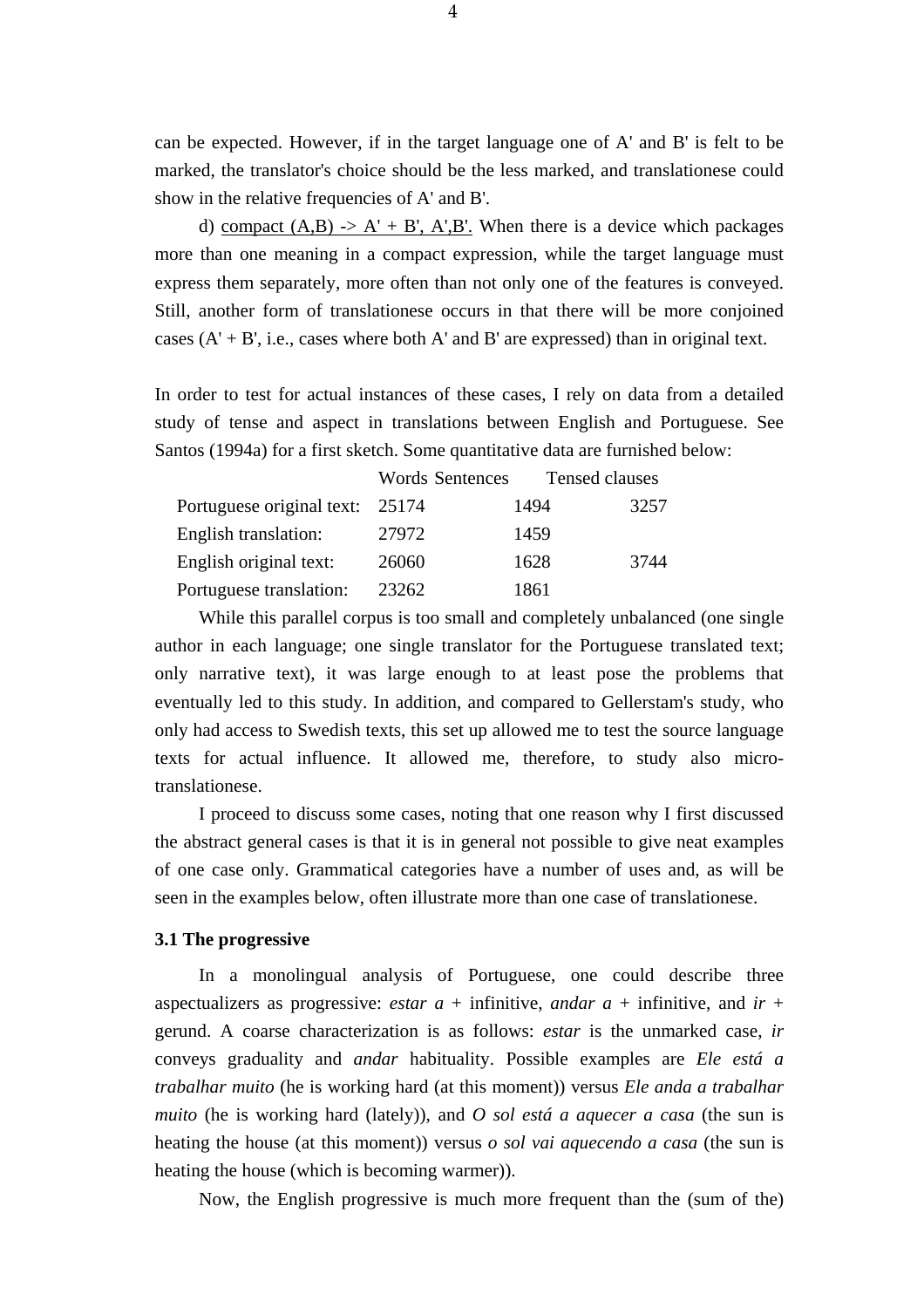three Portuguese progressives, because it is also used for cases where the Portuguese past tense Imperfeito is used, most notably signalling co-temporality and a series of events. Compare these (real) examples (discussed more fully in Santos (1994b)):

*Não sabia o que fazia*<sub>IMP</sub>. -> *I didn't know what I was doing Torcia*IMP *as mãos. -> He was twisting hands* 

What I foresee in this case is that the frequency of the progressive in translated Portuguese (coming from English) will be higher than in Portuguese original texts, and that one of the three constructions will have a more pronounced rise in frequency, with possibly a decrease in the others.

All instances of the progressive were counted. The numbers relevant to the discussion (OE - original English, OP - original Portuguese, TEP and TPE, translation from English to Portuguese and vice versa) follow (The order of the Portuguese progressives is *estar*, *ir*, *andar*):

| <b>OE</b> | 58 | TEP $20(17, 3, 0)$ |
|-----------|----|--------------------|
| TPE 98    |    | OP 30 $(23, 5, 2)$ |

A closer look reveals that the instances of progressive in English translated from Portuguese, TPE, come mainly from Imperfeito (85 cases), while 12 render Portuguese progressive with *estar* and one with *ir*.

Given the small number of cases found, there is no evidence for the first kind of translationese (a), whereby the distribution of the Portuguese progressives in translation would be significantly influenced by English, although I am convinced that in a larger corpus the absence of *andar* in TEP would become significant.

However, there certainly is a mark of translationese in English, namely, the marked increase in the frequency of the English progressive, because of translation from Imperfeito, which can be classified as a case of (b).

#### **3.2 The present perfects**

In order to describe habit up to the present time in English, one uses the present perfect with obligatory marking of repetition (or of the period up to now); cf. Leech's (1971:34) *I've always walked to work* (described as "Habit in a period leading up to the present") and Mittwoch's (1988) *John has played the piano since he was five*.

On the other hand, the Portuguese Pretérito Perfeito Composto (PPC) conveys precisely repetition in an interval up to now, without need of further specification; cf. Boléo (1936:5, my translation): *what renders this tense expressive in its conciseness and Portuguese character is exactly the ability to express duration or repetition of an action (or state...) without a single additional word*, i.e., without any supplementary device.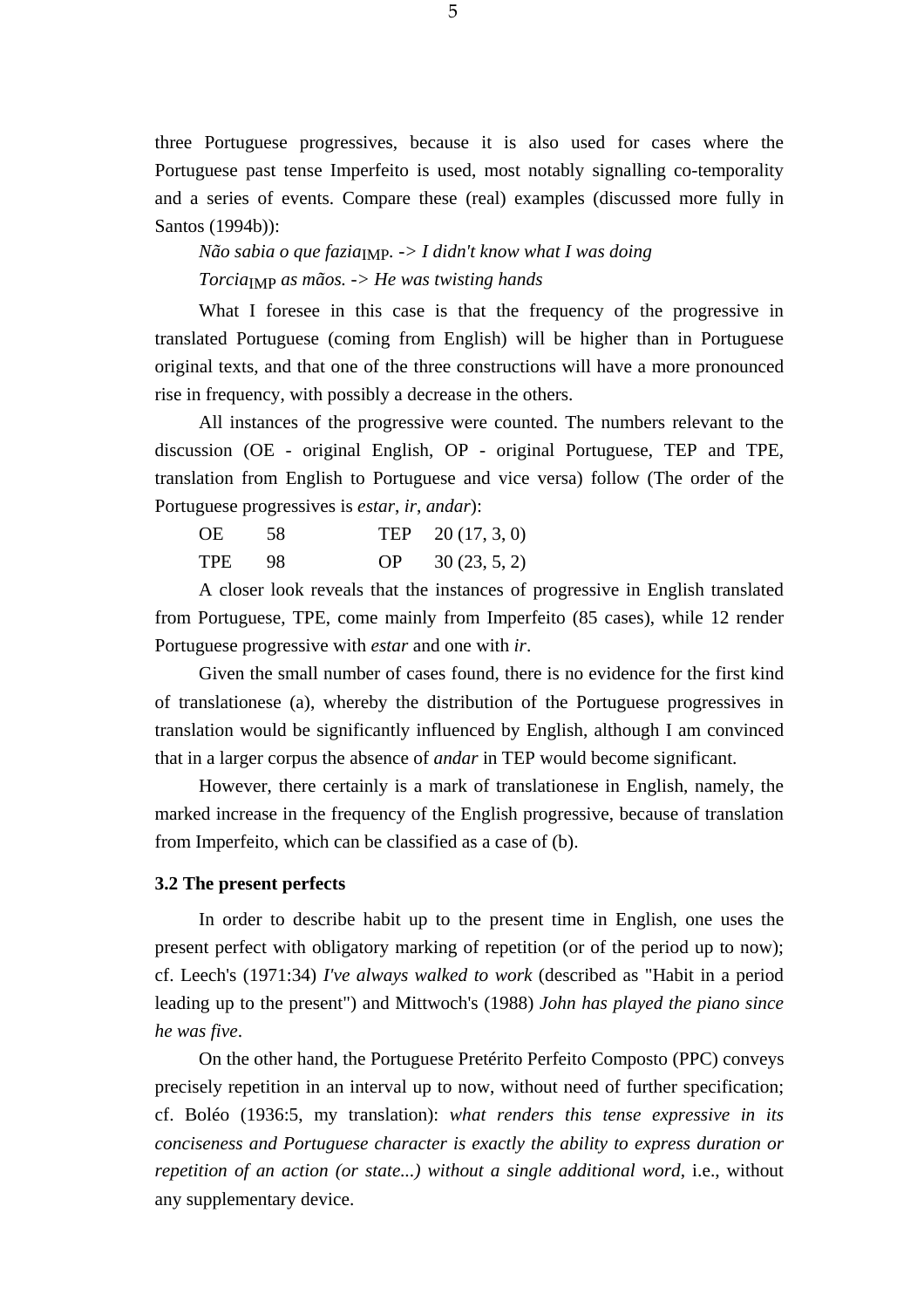One would thus expect that, when the present perfect with such meaning/use is used in English, an additional (unnecessary) specification will be found in Portuguese. Conversely, translations of PPC into English will either require a *lately* or *recently* overt specification (translating the optional *ultimamente*), or fail to convey one part of the meaning.

Going through the 52 occurrences of the present perfect in the OE corpus, only two were clear instances of this use, and one had been translated by the PPC, another by Perfeito. The (obligatory) specification of the interval was obviously explicit in the translation.

On the other hand, none of the 3 instances of PPC found in the OP corpus had an interval specification. One was rendered in English by the present perfect progressive and two by the simple present perfect. These latter, I believe, failed to convey that the situation depicted continued till the narrative now, being clear instances of case (d):

*E eu disse [...] que tens trabalhado*PPC *muito e até tens estudado*PPC *com o Padre Manuel -> And I said [...] that you've worked much and have even studied much with Padre Manuel* 

The predictions in this case were born out, even though the results are not statistically significant.

As far as the adverbs *já* and *already* are concerned, also closely tied to the perfect, *já* + Perfeito is obligatory to convey that something was performed "according to plan", while *already* is optional (if not unrelated), given that the English present perfect is appropriate to the extent that the event *was foreseen, planned, striven after, wished for, etc.; in sum, to the extent that it has a preparatory stage* (Sandström, 1993:122).

One would thus foresee that the use of *already* (with either present perfect or past simple) in translated English would outnumber it in OE. The results, displayed below, seem to confirm this prediction, illustrating thus a case of pure (b) type of translationese:

| OP $j\acute{a}$ + Perfeito | 6 | TPE already 4 |
|----------------------------|---|---------------|
| TEP <i>já</i> + Perfeito   |   | OE already 0  |

Only preverbal *já* and *already* were considered. The use of *já* with Imperfeito, or of *already* with past progressive, which is much more frequent, was not considered, since it arguably is not related to the perfect at all.

#### **3.3 Differences in aspectual class**

Here, I will confine myself on describing some complex aspectual classes in the two languages which may require partitioning in their translation, given rise to various kinds of translationese. I would claim that this is not as much a property of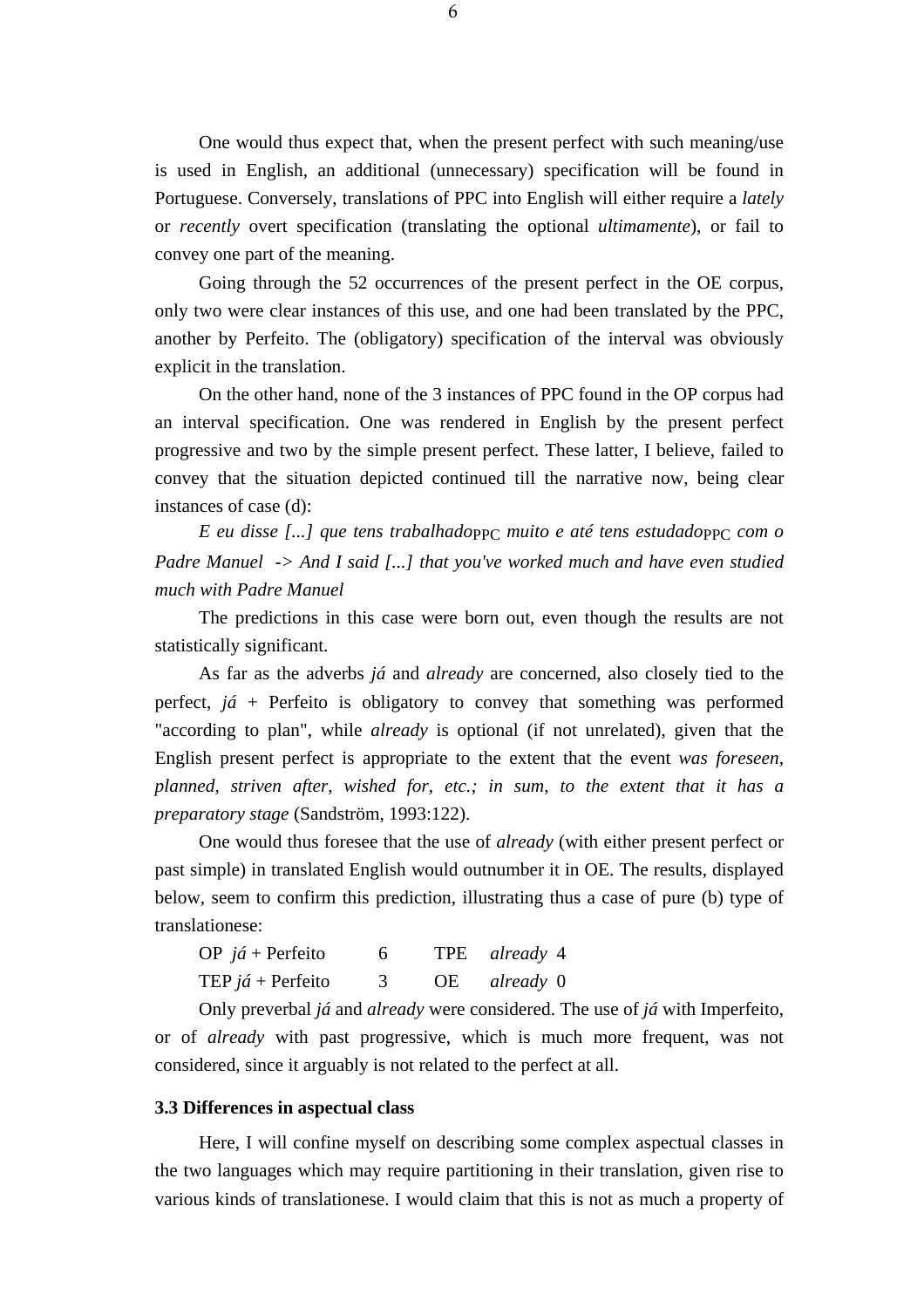individual lexemes as of global lexical organization, which is crucially related to grammar. No corpus investigation has (yet) been done to check whether this partitioning ever takes place in real translations, but phenomena of this sort may be an explanation for the common increase in the number of clauses in translation, noted in Santos (1994a) typology of clause mismatches.

As far as I know, the question of compactness is the best documented one: Compactness in one language will tend to be expressed by only one of the two conjuncts in its translation, except if the two (or more) meaning pieces are equally crucial for understanding. Compactness is called "event conflation" in Talmy (1991). One case that has been especially discussed is that of verbs of motion also expressing manner (typical of languages like English) translated into verbs expressing only direction (typical of languages like Portuguese); cf. Talmy (1985) for the relevant typology.

Slobin (1994) presents the following real example (in published translation from English into Spanish): *He strolled across the room to the door -> Se dirigió a la puerta* ('He went to the door'). Still, he observes that locative detail is more common in Spanish translations than in Spanish original text, which constitutes evidence for the (d) kind of translationese.

This sort of example is worth discussing in more detail because it involves a special sort of (English) predicate that denotes the conjunction of (i) the action towards a goal, (ii) the attainment of the goal and (iii) the resulting state: Compare *He ran out of the house*, which could be rendered in Portuguese by *Ele saiu da casa a correr* ('He exited running') or *Ele correu para fora da casa* ('He ran towards the outside'). However, neither sentence conveys exactly the three pieces of information, since the first only states that when he went out he was running - not that he started running in order to exit, and the second sentence does not actually state that he went out, as can be seen by the possible continuation *mas não conseguiu sair* ('but did not manage to go out'). One would probably need something like *ele correu para fora da casa e saiu* ('He ran outwards and exited') in order to express explicitly both the action and the resulting state, which would constitute another case of translationese of the (d) kind.

Another aspectual class that may bring a problem for translation are acquisitions in Portuguese, i.e., verbs which denote both the inception and the resultant state (distinguishable by tense or context). So, the verb *conhecer* used in two different past tenses will be rendered by the simple past of two different English verbs, *meet* and *know*: *Ele conheceu-o -> He met him, Ele conhecia-o -> He knew him.* 

In cases where the Portuguese text does not distinguish between inception and state, the English translator is forced to select one arbitrary interpretation, as is the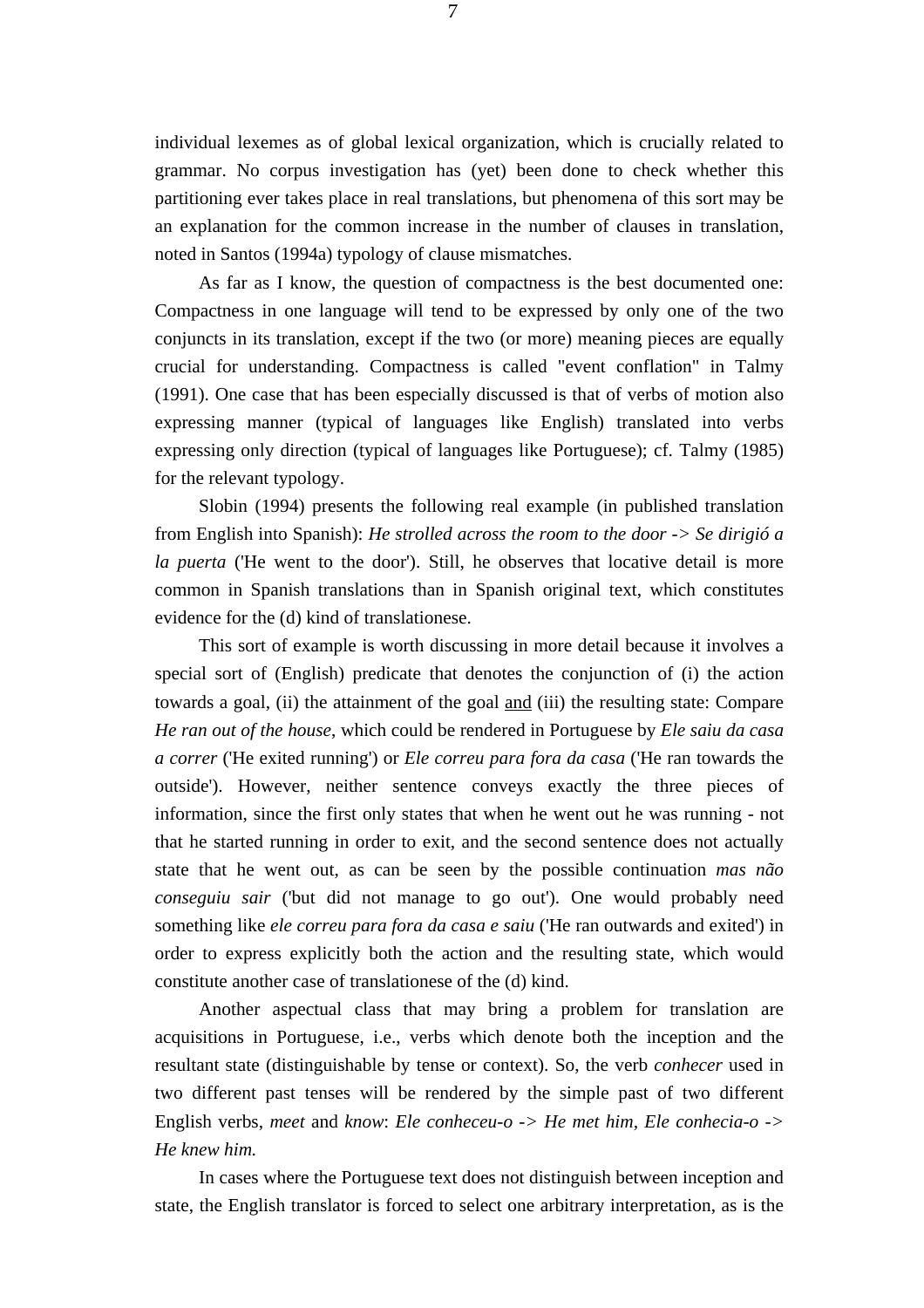case in *Conhecer uma pessoa como ele é sempre uma aventura*, that could be rendered as *Meeting* (or *knowing*) *a person like him is always exciting*. This is a clear example of (c). Only comparing the distribution of *meet* and *know* in nontensed clauses in translated and original texts can one identify translationese.

Finally, it is interesting to note the fairly frequent existence of translation pairs involving the English verb *be* where the Portuguese past perfect of a change of state verb is employed as translation, as illustrated by *He was quiet now -> Ele acalmara* ('he had calmed down'). This can be described by noting that *be* is vague, while Portuguese makes explicit both the inception (through the lexical item) and the resulting state (through the use of the past perfect). We have thus a case where the target language is able to translate vague $(A,B)$  by compact $(A',B')$ , thus being able to avoid translationese of the (c) kind. However, this difference may result in a conspicuously higher frequency of compact constructions in translated texts.

## **4. Conclusion**

Summing up, by considering some differences in the tense and aspect systems of English and Portuguese, I was able to illustrate several kinds of translationese, while at the same time demonstrating that a relatively fine analysis was required. On the other hand, by comparing with the source text, I could identify cases of influence of the source language in the translated text with a very small corpus. An analysis of considerably larger amounts of text would be required if only target language texts were used.

The most important message of this paper, however, should be that, if one wants to rely on aligned corpora of actual translations for natural language processing, and/or for general contrastive studies, which seems clearly fashionable these days, it is fundamental to pay attention both to questions of translation quality of the individual translations and to general properties of the translated texts.

One cannot take it for granted a priori that the translated text is a good representative of the target language. On the contrary, one has to acknowledge, with Baker (1993), the specificity of texts which originated from a different language by translation. However, an apparently paradoxical property should be mentioned: If translationese stems from the fact that different languages have different systems, it is also related to language closeness: the closer the languages the larger the quantity of false friends and cognates, both in lexicon and in grammar. The closer the languages the easier to translate the surface and not the content, and therefore the more possible to "level" the two languages, i.e., even out their differences. (Translationese was also described by Gellerstam as a levelling of the two languages involved.)

With this paper, I hope to have contributed to the identification of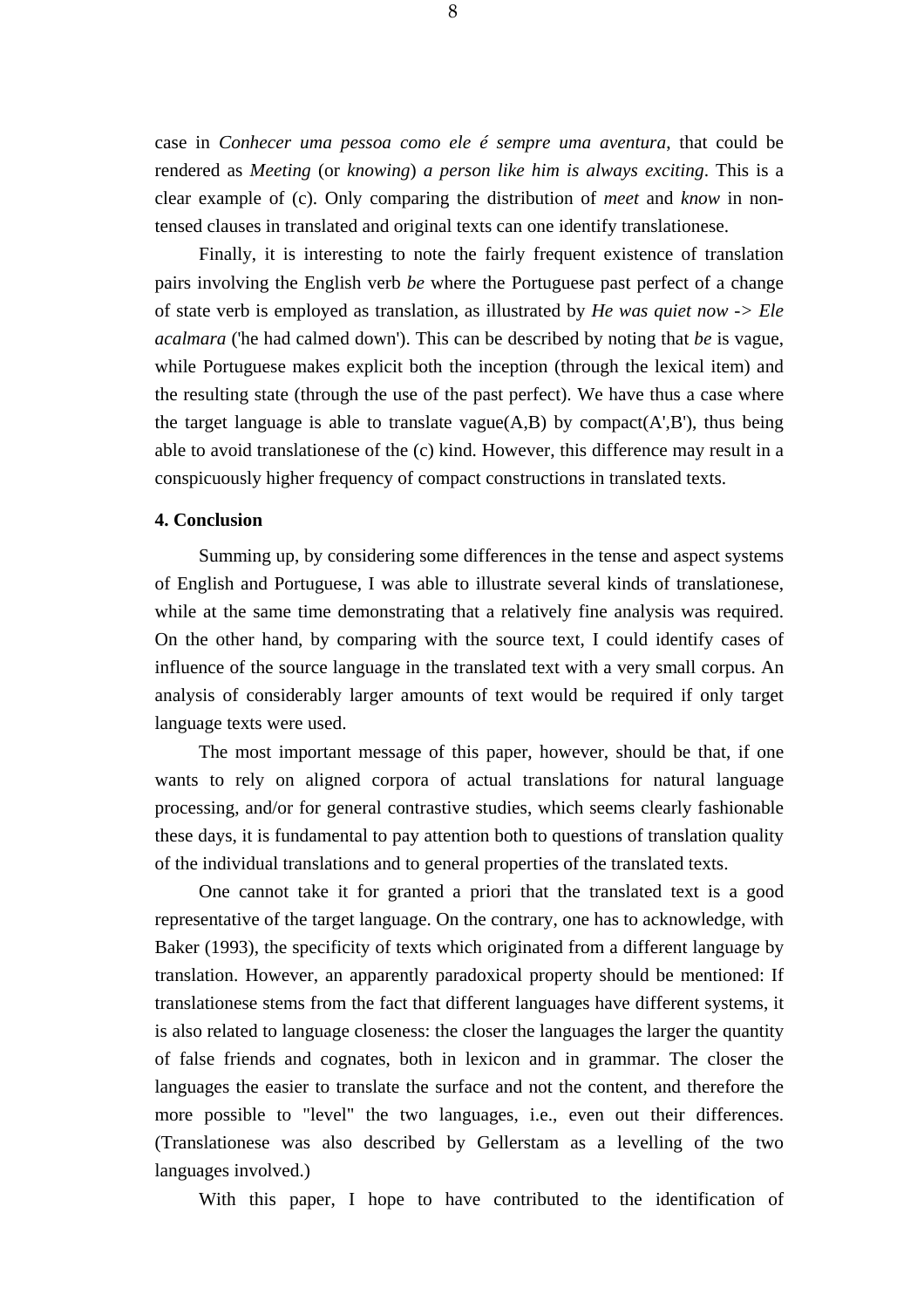translationese in the realm of grammatical mechanisms, whose considerably greater complexity is due to the widely known fact that any grammatical device has a variety of meanings and performs a varied number of functions in the language.

### **Acknowledgments**

I am grateful to Stig Johansson, Hilde Hasselgård and Jan Engh for reading and commenting on an earlier version of this paper. The work reported here was supported by a PhD scholarship granted by JNICT (Junta Nacional de Investigação Científica e Tecnológica).

#### **References**

- Baker, Mona. "Corpus Linguistics and Translation Studies: Implications and Applications", in M. Baker, G. Francis & E. Tognini-Bonelli (eds.), *Text and technology. In honour of John Sinclair*, Benjamins, 1993, pp. 233-50.
- Boléo, Manuel de Paiva. *O Perfeito e o Pretérito em português em confronto com as outras línguas românicas,* separata de *Cursos e Conferências* da Biblioteca da Universidade de Coimbra, vol. VI, 1936.
- Church, Kenneth W. & William A. Gale. "Concordances for Parallel Text", *Using Corpora: Proceedings of the Eight Annual Conference of the UW Centre for the New OED and Text Research* (Oxford, September 29 - October 1, 1991), pp. 40-62.
- Gellerstam, Martin. "translationese in Swedish novels translated from English", in Lars Wollin & Hans Lindquist, *Translation Studies in Scandinavia*, CWK Gleerup, Lund, 1986, pp. 88-95.
- Hasselgård, Hilde. "Some methodological issues in a contrastive study of word order in English and Norwegian", in Bengt Altenberg & Karin Aijmer (eds.), *Languages in Contrast: Text-based cross-linguistic studies*, Lund University Press, in print.
- Isabelle, Pierre, Marc Dymetman, George Foster, Jean-Marc Jutras, Elliot Macklovitch, François Perrault, Xiaobo Ren & Michel Simard. "Translation Analysis and Translation Automation", *Proceedings of the Fifth International Conference on Theoretical and Methodological Issues in Machine Translation, TMI'93* (Kyoto, July 14-16, 1993), pp. 201-17.
- Johansson, Stig & Jarle Ebeling. "The English-Norwegian Parallel Corpus: Introduction and Applications", paper presented at The XXVIII International Conference on Cross-Language Studies and Contrastive Linguistics (Rydzyna, Poland, 15-17 December 1994).
- Kameyama, Megumi, Ryo Ochitani & Stanley Peters. "Resolving Translation Mismatches With Information Flow", *Proceedings of the 29th Annual*